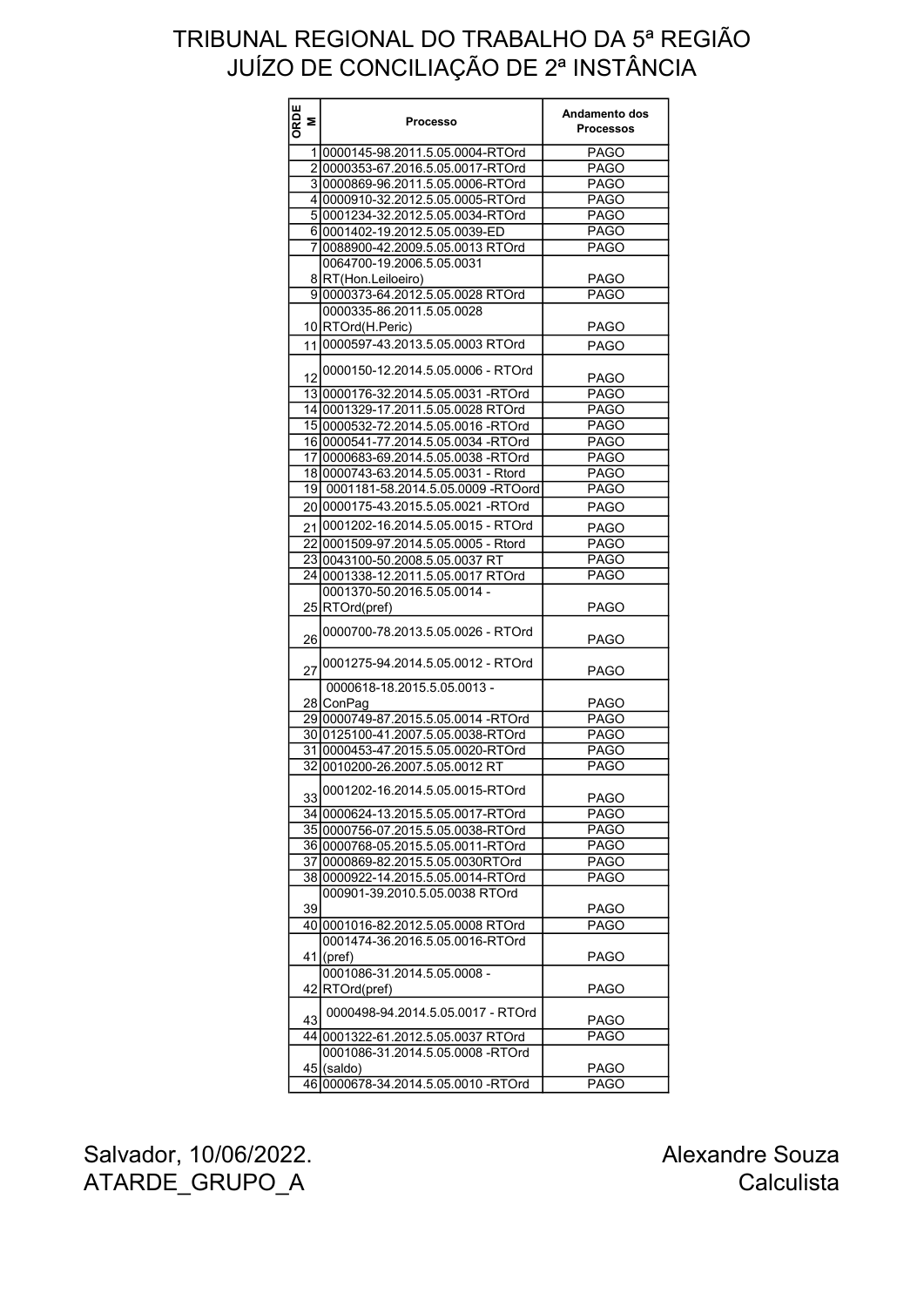| ORDE<br>M | <b>Processo</b>                      | Andamento dos<br><b>Processos</b> |
|-----------|--------------------------------------|-----------------------------------|
| 47        | 0001202-16.2014.5.05.0015-RTOrd      |                                   |
|           |                                      | <b>PAGO</b>                       |
|           | 48 0001316-43.2014.5.05.0018RTOrd    | <b>PAGO</b>                       |
|           | 49 0000078-11.2013.5.05.0022 RTOrd   | PAGO                              |
|           | 50 0000134-39 2015 5.05 0195 - RTOr  | <b>PAGO</b>                       |
|           | 51 0001004-54.2015.5.05.0011-RTOrd   | <b>PAGO</b>                       |
|           | 52 0001163-52.2015.5.05.0025-RTOrd   | <b>PAGO</b>                       |
|           | 53 0000034-39.2016.5.05.0037-RTOrd   | <b>PAGO</b>                       |
|           | 54 0000244-30.2015.5.05.0036 -RTOrd  | <b>PAGO</b>                       |
|           | 5510000084-04.2016.5.05.0025-RTOrd   | <b>PAGO</b>                       |
|           | 5610000087-35.2016.5.05.0032-RTOrd   | PAGO                              |
| 57        | 0000211-93.2016.5.05.0007-Caulnom    | <b>PAGO</b>                       |
|           | 58 0000253-33.2016.5.05.0011-RTOrd   | <b>PAGO</b>                       |
|           | 0000259-80.2016.5.05.0030-RTOrd      |                                   |
|           | 59 (INSS)                            | <b>PAGO</b>                       |
|           | 60 0000300-04.2016.5.05.0012-RTOrd   | <b>PAGO</b>                       |
|           | 61 0000290-42.2016.5.05.0017-RTOrd   | <b>PAGO</b>                       |
|           | 62 0000298-74.2016.5.05.0031-RTOrd   | <b>PAGO</b>                       |
|           |                                      |                                   |
|           | 63 0106500-66.2007.5.05.0039-RT.     | <b>PAGO</b>                       |
|           | 64 0000533-57.2014.5.05.0016-RTOrd   | <b>PAGO</b>                       |
|           | 0000215-33.2016.5.05.0007-Caulnom    |                                   |
|           | $65$ (rte01)                         | <b>PAGO</b>                       |
|           | 0000215-33.2016.5.05.0007-Caulnom    |                                   |
|           | 66 (rte02)                           | <b>PAGO</b>                       |
|           | 67 0000798-68.2014.5.05.0013-RTOrd   | PAGO                              |
|           | 68 0000337-28.2016.5.05.0013-RTOrd   | <b>PAGO</b>                       |
|           | 69 0000357-13.2016.5.05.0015-RTOrd   | <b>PAGO</b>                       |
|           | 7010000364-38.2016.5.05.0004-ExTiEx  | <b>PAGO</b>                       |
|           | 71 0000484-36.2016.5.05.0019-RTOrd   | <b>PAGO</b>                       |
|           | 72 0000096-48.2012.5.05.0028-RTOrd   | PAGO                              |
|           | 0141100-94.2008.5.05.0034-RTOrd      |                                   |
|           | $73$ (rte)                           | <b>PAGO</b>                       |
|           | 0141100-94.2008.5.05.0034-RTOrd      |                                   |
|           | 74 (hon.perito)                      | <b>PAGO</b>                       |
|           | 0141100-94.2008.5.05.0034-RTOrd      |                                   |
|           |                                      |                                   |
|           | 75 (hon.união)                       | <b>PAGO</b>                       |
|           | 76 0000909-06.2015.5.05.0017-RTOrd   | PAGO                              |
|           | 77   0001239-30.2015.5.05.0008-RTOrd | <b>PAGO</b>                       |
|           | 78 0000565-09.2016.5.05.0011-RTOrd   | <b>PAGO</b>                       |
|           | 79 0000363-56.2016.5.05.0003 -RTOrd  | PAGO                              |
|           | 80 0000591-19.2016.5.05.0007-RTOrd   | <b>PAGO</b>                       |
|           | 81 0000608-64.2016.5.05.0004-RTOrd   | PAGO                              |
|           | 82 0000614-71.2016.5.05.0004-RTOrd   | <b>PAGO</b>                       |
|           | 83 0000657-03.2016.5.05.0038-RTOrd   | <b>PAGO</b>                       |
|           | 84 0000602-91.2016.5.05.0025-RTOrd   | <b>PAGO</b>                       |
|           | 85 0000564-24.2016.5.05.0011-RTOrd   | <b>PAGO</b>                       |
| 86        | 0000615-56.2016.5.05.0004-RTOrd      | <b>PAGO</b>                       |
|           | 87 0000839-16.2016.5.05.0029-RTOrd   | <b>PAGO</b>                       |
|           | 88 0000850-14.2016.5.05.0007-RTOrd   | <b>PAGO</b>                       |
|           |                                      |                                   |
|           | 89 0000844-77.2016.5.05.0016-RTOrd   | PAGO                              |
|           | 90 0000892-45.2016.5.05.0013-RTOrd   | <b>PAGO</b>                       |
|           | 91 0000962-53.2016.5.05.0016-RTOrd   | <b>PAGO</b>                       |
|           | 92 0000263-89.2016.5.05.0007-RTOrd   | <b>PAGO</b>                       |
|           | 93 0001023-69.2016.5.05.0029-RTOrd   | <b>PAGO</b>                       |
|           | 94 0001118-05.2016.5.05.0028-RTOrd   | PAGO                              |
|           | 95 0000920-98.2013.5.05.0342-RTOrd   | <b>PAGO</b>                       |
|           | 96 0000482-26.2016.5.05.0194-RTOrd   | <b>PAGO</b>                       |
|           | 97 0001172-77.2016.5.05.0025-RTOrd   | <b>PAGO</b>                       |
|           | 98 0001107-58.2015.5.05.0012-RTOrd   | PAGO                              |

Salvador, 10/06/2022. ATARDE\_GRUPO\_A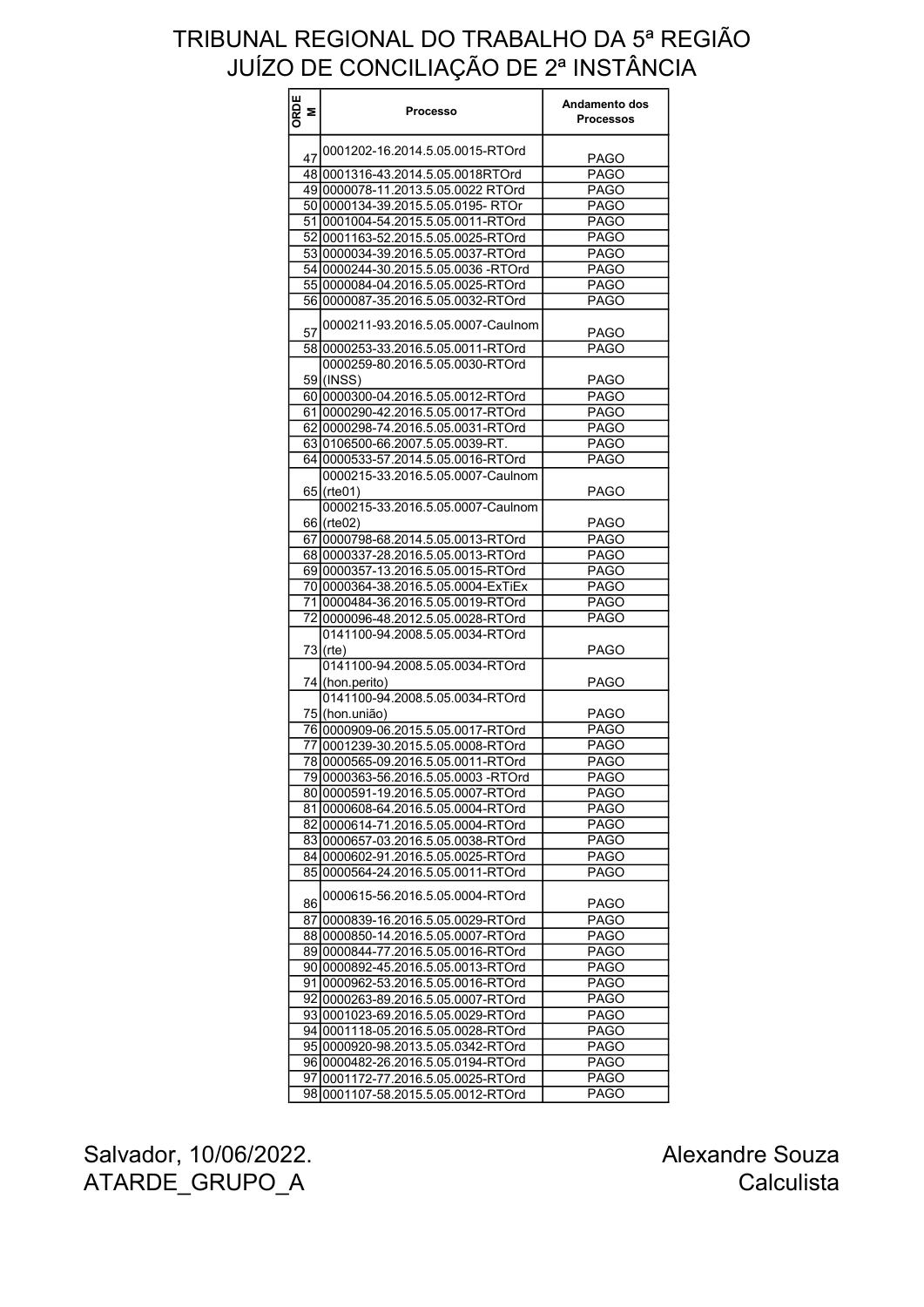| ORDE<br>Σ | <b>Processo</b>                     | Andamento dos<br><b>Processos</b> |
|-----------|-------------------------------------|-----------------------------------|
|           | 99 0001039-96.2016.5.05.0037-RTOrd  | <b>PAGO</b>                       |
|           | 100 0001247-37.2016.5.05.0019-RTOrd | <b>PAGO</b>                       |
|           | 101 0001225-03.2016.5.05.0011-RTOrd | <b>PAGO</b>                       |
|           | 0001370-50.2016.5.05.0014-RTOrd     |                                   |
|           | $102$ (saldo)                       | <b>PAGO</b>                       |
|           | 103 0001556-03.2016.5.05.0102-RTOrd | <b>PAGO</b>                       |
|           | 104 0001416-30.2016.5.05.0017-RTOrd | <b>PAGO</b>                       |
|           | 105 0001474-06.2016.5.05.0026-RTOrd | <b>PAGO</b>                       |
|           | 10610001439-19.2016.5.05.0035-RTOrd | <b>PAGO</b>                       |
|           | 107 0001422-55.2016.5.05.0011-RTOrd | <b>PAGO</b>                       |
|           | 0000236-04.2015.5.05.0020-RTOrd     |                                   |
|           | $108$ (rte)                         | <b>PAGO</b>                       |
|           | 0000236-04.2015.5.05.0020-RTOrd     |                                   |
|           | 109 (FGTS)                          | <b>PAGO</b>                       |
|           | 110 0000355-17.2015.5.05.0035-RTOrd | <b>PAGO</b>                       |
|           | 111 0000471-74.2016.5.05.0039-RTOrd | <b>PAGO</b>                       |
|           |                                     |                                   |
|           | 112 0000804-32.2016.5.05.0037-RTOrd | PAGO                              |
|           | 113 0000790-58.2016.5.05.0551-RTOrd | <b>PAGO</b>                       |
|           | 11410000984-87.2016.5.05.0024-RTOrd | <b>PAGO</b>                       |
|           | 115 0001444-62.2016.5.05.0028-RTSum | <b>PAGO</b>                       |
|           | 116 0000515-18.2014.5.05.0022-RTOrd | <b>PAGO</b>                       |
|           | 0000297-89.2015.5.05.0010-RTOrd     |                                   |
| 117       | (rte)                               | <b>PAGO</b>                       |
|           | 0000297-89.2015.5.05.0010-RTOrd     |                                   |
|           | 118 (hon.pelo rte)                  | <b>PAGO</b>                       |
|           | 119 0000036-77.2017.5.05.0003-RTOrd | <b>PAGO</b>                       |
|           | 120 0000073-32.2017.5.05.0027-RTOrd | <b>PAGO</b>                       |
|           | 121 0010546-34.2013.5.05.0022-RTOrd | <b>PAGO</b>                       |
|           | 122 0000061-42.2017.5.05.0019-RTOrd | <b>PAGO</b>                       |
|           | 123 0000057-48.2017.5.05.0037-RTOrd | <b>PAGO</b>                       |
|           | 124 0000066-52.2017.5.05.0023-RTOrd | <b>PAGO</b>                       |
|           | 125 0000064-27.2017.5.05.0009-RTOrd | <b>PAGO</b>                       |
|           | 126 0000122-45.2017.5.05.0101-RTOrd | <b>PAGO</b>                       |
|           | 127 0000139-73.2017.5.05.0039-RTOrd | <b>PAGO</b>                       |
|           | 128 0001284-65.2010.5.05.0022-RTOrd | <b>PAGO</b>                       |
|           | 129 0000207-11.2015.5.05.0001-RTOrd | <b>PAGO</b>                       |
|           | 130 0000185-62.2017.5.05.0039-RTOrd | <b>PAGO</b>                       |
|           | 131 0000183-92.2017.5.05.0039-RTOrd | <b>PAGO</b>                       |
|           | 132 0000187-04.2017.5.05.0016 RTOrd | <b>PAGO</b>                       |
|           | 133 0000321-31.2017.5.05.0016-RTOrd | <b>PAGO</b>                       |
|           | 134 0000574-68.2017.5.05.0032-RTOrd | PAGO                              |
|           | 135 0000347-78.2017.5.05.0032-RTOrd | <b>PAGO</b>                       |
|           | 136 0000284-28.2017.5.05.0008-RTOrd | <b>PAGO</b>                       |
|           | 137 0000307-38.2017.5.05.0019-RTOrd | <b>PAGO</b>                       |
|           | 138 0000319-89.2017.5.05.0039-RTOrd | <b>PAGO</b>                       |
|           | 139 0000305-86.2017.5.05.0013-RTOrd | <b>PAGO</b>                       |
|           | 140 0000296-06.2017.5.05.0020-RTOrd | <b>PAGO</b>                       |
|           | 141 0000300-49.2017.5.05.0018-RTOrd | <b>PAGO</b>                       |
|           | 142 0000305-04.2017.5.05.0008-RTOrd | <b>PAGO</b>                       |
|           | 143 0000307-74.2017.5.05.0007-RTOrd | <b>PAGO</b>                       |
|           | 144 0000311-14.2017.5.05.0007-RTOrd | <b>PAGO</b>                       |
|           | 145 0000298-34.2017.5.05.0033-RTOrd | <b>PAGO</b>                       |
|           | 146 0000300-95.2017.5.05.0035-RTOrd | <b>PAGO</b>                       |
|           | 147 0000313-02.2017.5.05.0001-RTOrd | <b>PAGO</b>                       |
|           | 148 0000303-44.2017.5.05.0037-RTOrd | <b>PAGO</b>                       |
|           | 149 0000299-58.2017.5.05.0020-RTOrd | <b>PAGO</b>                       |
|           | 150 0000301-34.2017.5.05.0018-RTOrd | <b>PAGO</b>                       |
|           | 151 0000306-53.2017.5.05.0019-RTOrd | <b>PAGO</b>                       |
|           | 152 0000309-69.2017.5.05.0031-RTOrd | <b>PAGO</b>                       |
|           | 153 0000298-73.2017.5.05.0020-RTOrd | PAGO                              |
|           | 154 0000304-95.2017.5.05.0015-RTOrd | <b>PAGO</b>                       |
|           |                                     |                                   |

Salvador, 10/06/2022. ATARDE\_GRUPO\_A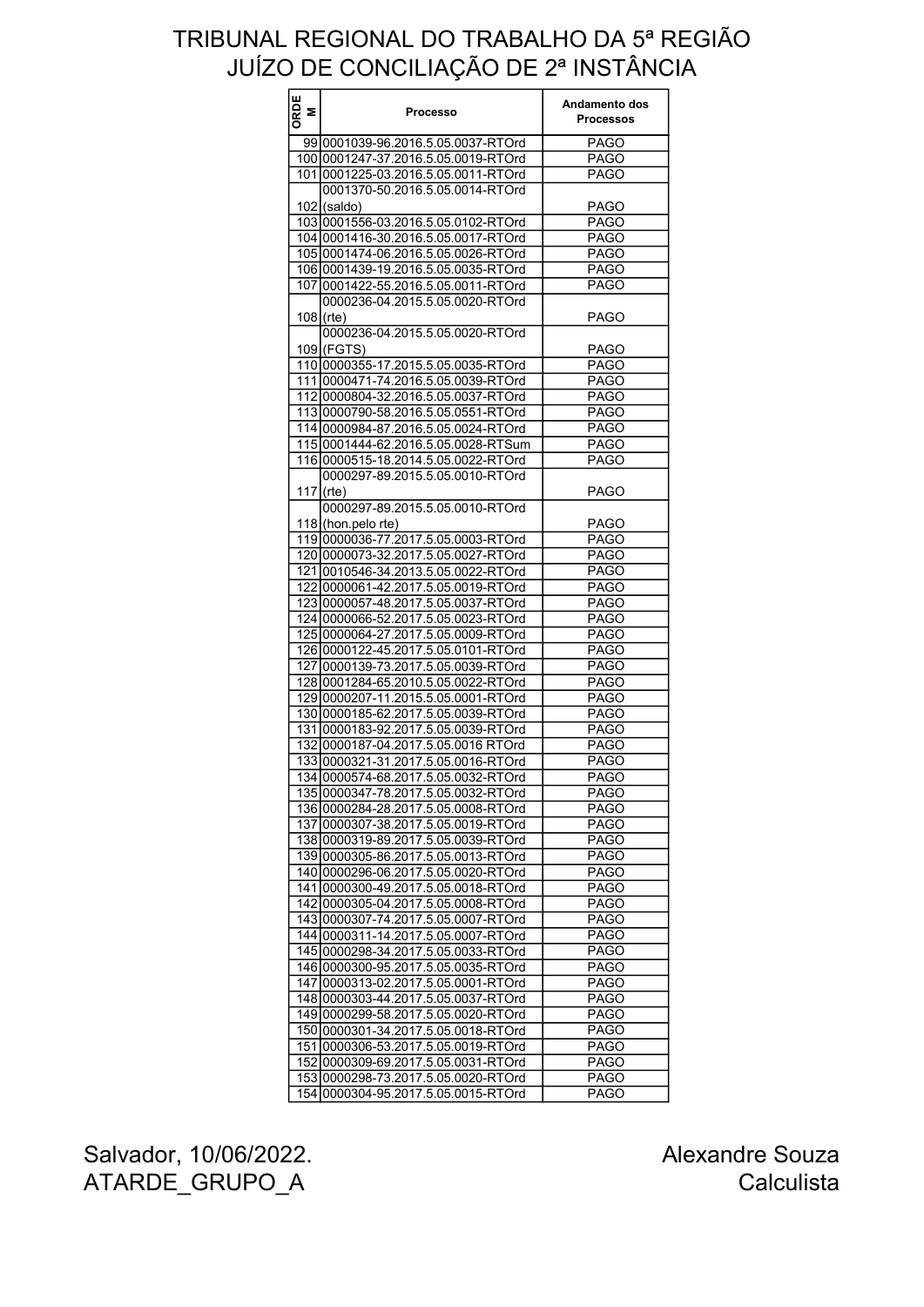| ORDE<br>M | <b>Processo</b>                     | Andamento dos<br><b>Processos</b> |
|-----------|-------------------------------------|-----------------------------------|
|           | 155 0000335-94.2013.5.05.0035-RTOrd | <b>PAGO</b>                       |
|           | 156 0000758-34.2015.5.05.0019-RTOrd | <b>EM PAGAMENTO</b>               |
|           | 0001709-57.2016.5.05.0192-RTOrd     |                                   |
| 157       | (substit)                           | A PAGAR                           |
|           | 0001709-57.2016.5.05.0192-RTOrd     |                                   |
|           | 158 (hon pela rda)                  | A PAGAR                           |
|           | 159 0000312-24.2017.5.05.0031-ATOrd | A PAGAR                           |
|           | 16010000297-88.2017.5.05.0020-RTOrd | A PAGAR                           |
|           | 161 0000305-14.2017.5.05.0037-RTOrd | A PAGAR                           |
|           | 162 0000304-59.2017.5.05.0027-RTOrd | A PAGAR                           |
|           | 163 0000306-77.2017.5.05.0011-RTOrd | A PAGAR                           |
|           | 164 0000301-28.2017.5.05.0020-RTOrd | A PAGAR                           |
|           | 165 0000314-91.2017.5.05.0031-RTOrd | A PAGAR                           |
|           | 166 0000300-04.2017.5.05.0033-RTOrd | A PAGAR                           |
|           | 167 0000310-08.2017.5.05.0014-RTOrd | A PAGAR                           |
|           | 168 0000319-06.2017.5.05.0002-RTOrd | A PAGAR                           |
|           | 169 0000310-26.2017.5.05.0008-RTOrd | A PAGAR                           |
|           | 170 0000308-66.2017.5.05.0037-RTOrd | A PAGAR                           |
|           | 171 0000306-23.2017.5.05.0029-RTOrd | A PAGAR                           |
|           | 172 0000307-86.2017.5.05.0003-RTOrd | A PAGAR                           |
|           | 173 0000306-65.2017.5.05.0015-RTOrd | A PAGAR                           |
|           | 174 0000314-66.2017.5.05.0007-RTOrd | A PAGAR                           |
|           | 17510000304-07.2017.5.05.0012-RTOrd | A PAGAR                           |
|           | 176 0000309-14.2017.5.05.0017-RTOrd | A PAGAR                           |
|           | 177 0000308-47.2017.5.05.0011-RTOrd | A PAGAR                           |
|           | 178 0000322-44.2017.5.05.0039-RTOrd | A PAGAR                           |
|           | 179 0000308-71.2017.5.05.0003-RTOrd | A PAGAR                           |
|           | 180 0000304-16.2017.5.05.0009-RTOrd | A PAGAR                           |
|           | 181 0000300-43.2017.5.05.0020-RTOrd | A PAGAR                           |
|           | 182 0000298-18.2017.5.05.0006-RTOrd | A PAGAR                           |
|           | 183 0000303-50.2017.5.05.0035-RTOrd | A PAGAR                           |
|           | 184 0000304-31.2017.5.05.0004-RTOrd | A PAGAR                           |
|           | 185 0000311-11.2017.5.05.0008-RTOrd | A PAGAR                           |
|           | 186 0000303-22.2017.5.05.0012-RTOrd | A PAGAR                           |
|           | 187 0000318-40.2017.5.05.0028-RTOrd | A PAGAR                           |
|           | 188 0000305-98.2017.5.05.0009-RTOrd | A PAGAR                           |
|           | 189 0000323-29.2017.5.05.0039-RTOrd | A PAGAR                           |
|           | 190 0000309-02.2017.5.05.0021-RTOrd | A PAGAR                           |
|           | 191 0000299-49.2017.5.05.0023-RTOrd | A PAGAR                           |
|           | 192 0000432-64.2017.5.05.0032-RTOrd | A PAGAR                           |
|           | 193 0000315-36.2017.5.05.0012-RTOrd | A PAGAR                           |
|           | 194 0000333-03.2017.5.05.0030-RTOrd | A PAGAR                           |
|           | 195 0000339-86.2017.5.05.0037-RTOrd | A PAGAR                           |
|           | 196 0000342-38.2017.5.05.0038-RTOrd | A PAGAR                           |
|           | 197 0000322-83.2017.5.05.0026-RTOrd | A PAGAR                           |
|           | 198 0000369-17.2017.5.05.0007-RTOrd | A PAGAR                           |
|           | 199 0000353-66.2017.5.05.0006-RTOrd | A PAGAR                           |
|           | 200 0000370-81.2017.5.05.0013-RTOrd | A PAGAR                           |
|           | 201 0000372-81.2017.5.05.0003-RTOrd | A PAGAR                           |
|           | 202 0000361-59.2017.5.05.0033-RTOrd | A PAGAR                           |
|           | 203 0000387-20.2017.5.05.0013-RTOrd | A PAGAR                           |
|           | 204 0000440-59.2017.5.05.0026-RTOrd | A PAGAR                           |
|           | 205 0000425-50.2017.5.05.0007-RTOrd | A PAGAR                           |
|           | 206 0000429-45.2017.5.05.0021-RTOrd | A PAGAR                           |
|           | 207 0000440-23.2017.5.05.0038-RTOrd | A PAGAR                           |
|           | 208 0000452-03.2017.5.05.0017-RTOrd | A PAGAR                           |
|           | 209 0000449-18.2017.5.05.0027-RTOrd | A PAGAR                           |
|           | 210 0000477-62.2017.5.05.0034-RTOrd | A PAGAR                           |
|           | 211 0000496-95.2017.5.05.0025-RTOrd | A PAGAR                           |
|           | 212 0000483-02.2017.5.05.0024-RTOrd | A PAGAR                           |
| 213       | 0000481-23.2017.5.05.0027-RTOrd     | A PAGAR                           |

Salvador, 10/06/2022. ATARDE\_GRUPO\_A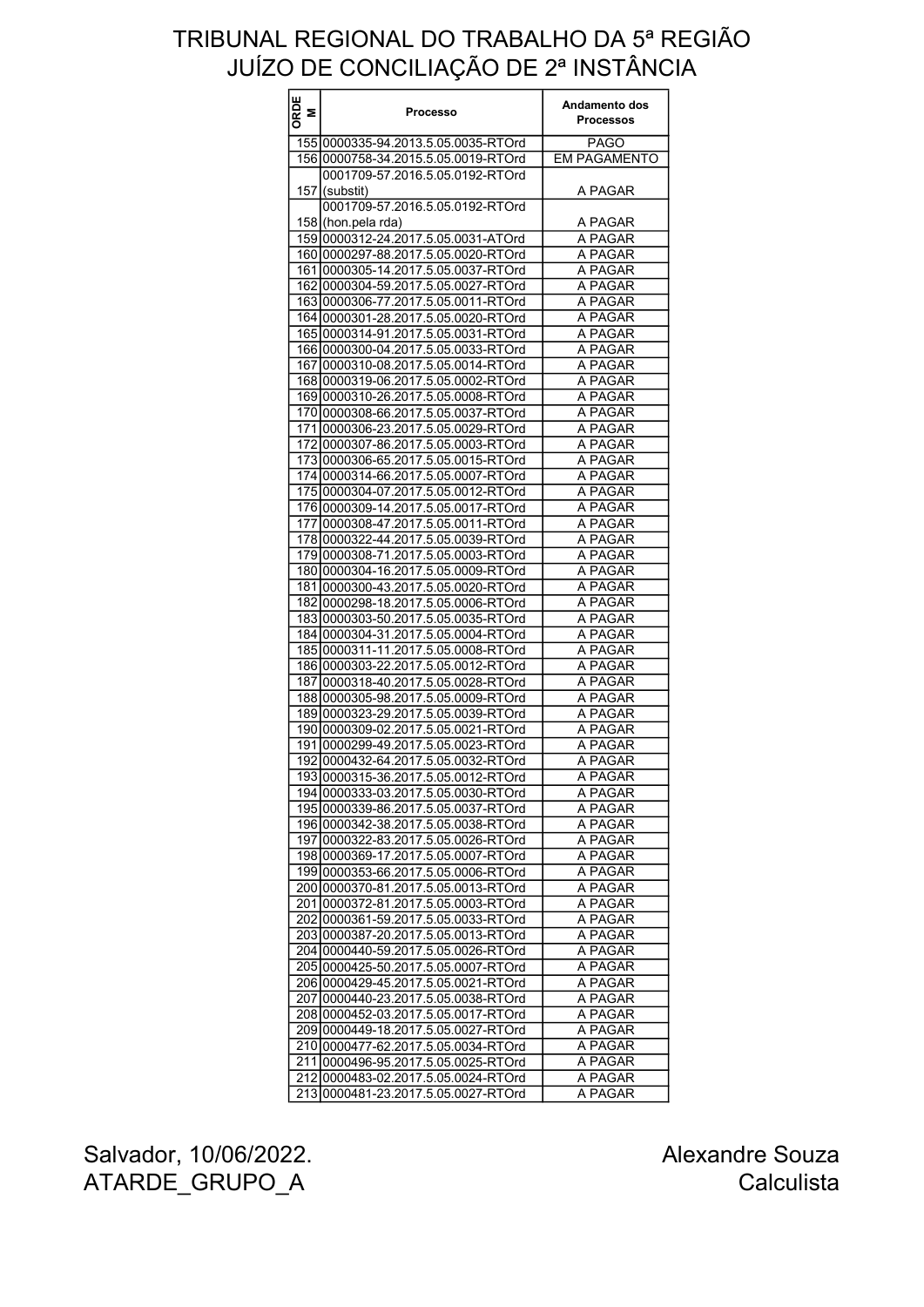| ORDE<br>M | Processo                             | Andamento dos<br><b>Processos</b> |
|-----------|--------------------------------------|-----------------------------------|
|           | 214 0000490-76.2017.5.05.0029-RTOrd  | A PAGAR                           |
|           | 215 0000526-63.2017.5.05.0015-RTOrd  | A PAGAR                           |
|           | 216 0000547-39.2017.5.05.0015-RTOrd  | A PAGAR                           |
|           | 217 0000603-72.2017.5.05.0015-RTOrd  | A PAGAR                           |
|           | 218 0000588-36.2017.5.05.0005-RTOrd  | A PAGAR                           |
|           | 219 0000646-15.2017.5.05.0013-RTOrd  | A PAGAR                           |
|           | 0000663-57.2017.5.05.0011-RTOrd      |                                   |
|           | $220$ (fgts)                         | A PAGAR                           |
|           | 221 0000675-74.2017.5.05.0010-RTOrd  | A PAGAR                           |
|           | 22210000663-57.2017.5.05.0011-RTOrd  | A PAGAR                           |
|           | 223 0000670-37.2017.5.05.0015-RTOrd  | A PAGAR                           |
|           | 224 0000683-48.2017.5.05.0011-RTOrd  | A PAGAR                           |
|           | 225 0000686-28.2017.5.05.0035-RTOrd  | A PAGAR                           |
|           | 226 0000695-32.2017.5.05.0021-RTOrd  | A PAGAR                           |
|           | 227 0000720-78.2017.5.05.0010-RTOrd  | A PAGAR                           |
|           | 228 0000728-64.2017.5.05.0007-RTOrd  | A PAGAR                           |
|           | 229 0000753-29.2017.5.05.0023-RTOrd  | A PAGAR                           |
|           | 230 0000770-92.2017.5.05.0014-RTOrd  | A PAGAR                           |
|           | 231 0000770-35.2017.5.05.0033 RTOrd  | A PAGAR                           |
|           | 232 0000303-83.2017.5.05.0024-RTOrd  | A PAGAR                           |
|           | 233 0000821-55.2017.5.05.0030-RTOrd  | A PAGAR                           |
|           | 234 0000837-79.2017.5.05.0039-RTOrd  | A PAGAR                           |
|           | 235 0000831-83.2017.5.05.0003-RTOrd  | A PAGAR                           |
|           | 236 0000851-80.2017.5.05.0001-RTOrd  | A PAGAR                           |
|           | 237 0000832-59.2017.5.05.0006-RTOrd  | A PAGAR                           |
|           | 238 0000849-74.2017.5.05.0013-RTOrd  | A PAGAR                           |
|           | 239 0000847-25.2017.5.05.0007-RTOrd  | A PAGAR                           |
|           | 240 0000847-56.2017.5.05.0029-RTOrd  | A PAGAR                           |
|           | 241 0000851-26.2017.5.05.0019 - Rrod | A PAGAR                           |
|           | 242 0000866-46.2017.5.05.0002-RTOrd  | A PAGAR                           |
|           | 243 0000886-92.2017.5.05.0016-RTSum  | A PAGAR                           |
|           | 244 0000888-98.2017.5.05.0004-RTOrd  | A PAGAR                           |
|           | 245 0000941-71.2017.5.05.0039-RTOrd  | A PAGAR                           |
|           | 246 0000929-17.2017.5.05.0020-RTOrd  | A PAGAR                           |
|           | 247 0000923-95.2017.5.05.0024-RTOrd  | A PAGAR                           |
|           | 248 0000926-10.2017.5.05.0005-RTOrd  | A PAGAR                           |
|           | 249 0000970-38.2017.5.05.0002-RTOrd  | A PAGAR                           |
|           | 250 0000959-91.2017.5.05.0007-RTOrd  | A PAGAR                           |
|           | 251 0000977-40.2017.5.05.0031-RTOrd  | A PAGAR                           |
|           | 252 0000968-50.2017.5.05.0008-RTOrd  | A PAGAR                           |
|           | 253 0000964-25.2017.5.05.0004-RTOrd  | A PAGAR                           |
|           | 254 0000984-19.2017.5.05.0003-RTOrd  | A PAGAR                           |
|           | 255 0000987-38.2017.5.05.0014-RTOrd  | A PAGAR                           |
|           | 256 0000778-97.2017.5.05.0037-RTOrd  | A PAGAR                           |
|           | 257 0001065-05.2017.5.05.0023-RTOrd  | A PAGAR                           |
|           | 258 0001059-31.2017.5.05.0012-RTOrd  | A PAGAR                           |
|           | 259 0001062-98.2017.5.05.0007-RTOrd  | A PAGAR                           |
|           | 260 0001073-33.2017.5.05.0006-RTOrd  | A PAGAR                           |
|           | 261 0001119-59.2017.5.05.0026-RTOrd  | A PAGAR                           |
|           | 262 0001106-29.2017.5.05.0004-RTOrd  | A PAGAR                           |
|           | 263 0001111-27.2017.5.05.0012-RTOrd  | A PAGAR                           |
|           | 0001156-56.2017.5.05.0036-RTOrd      |                                   |
|           | $264$ (rte)                          | A PAGAR                           |
|           | 0001156-56.2017.5.05.0036-RTOrd      |                                   |
|           | 265 (FGTS)                           | A PAGAR                           |
|           | 0001156-56.2017.5.05.0036-RTOrd      |                                   |
|           | 266 (hon.perito)                     | A PAGAR                           |
|           | 267 0001155-76.2017.5.05.0002-RTOrd  | A PAGAR                           |
|           | 268 0001142-78.2017.5.05.0034-RTOrd  | A PAGAR                           |
|           | 269 0001188-27.2017.5.05.0015-RTOrd  | A PAGAR                           |
|           | 270 0001208-91.2017.5.05.0023-RTOrd  | A PAGAR                           |

Salvador, 10/06/2022. ATARDE\_GRUPO\_A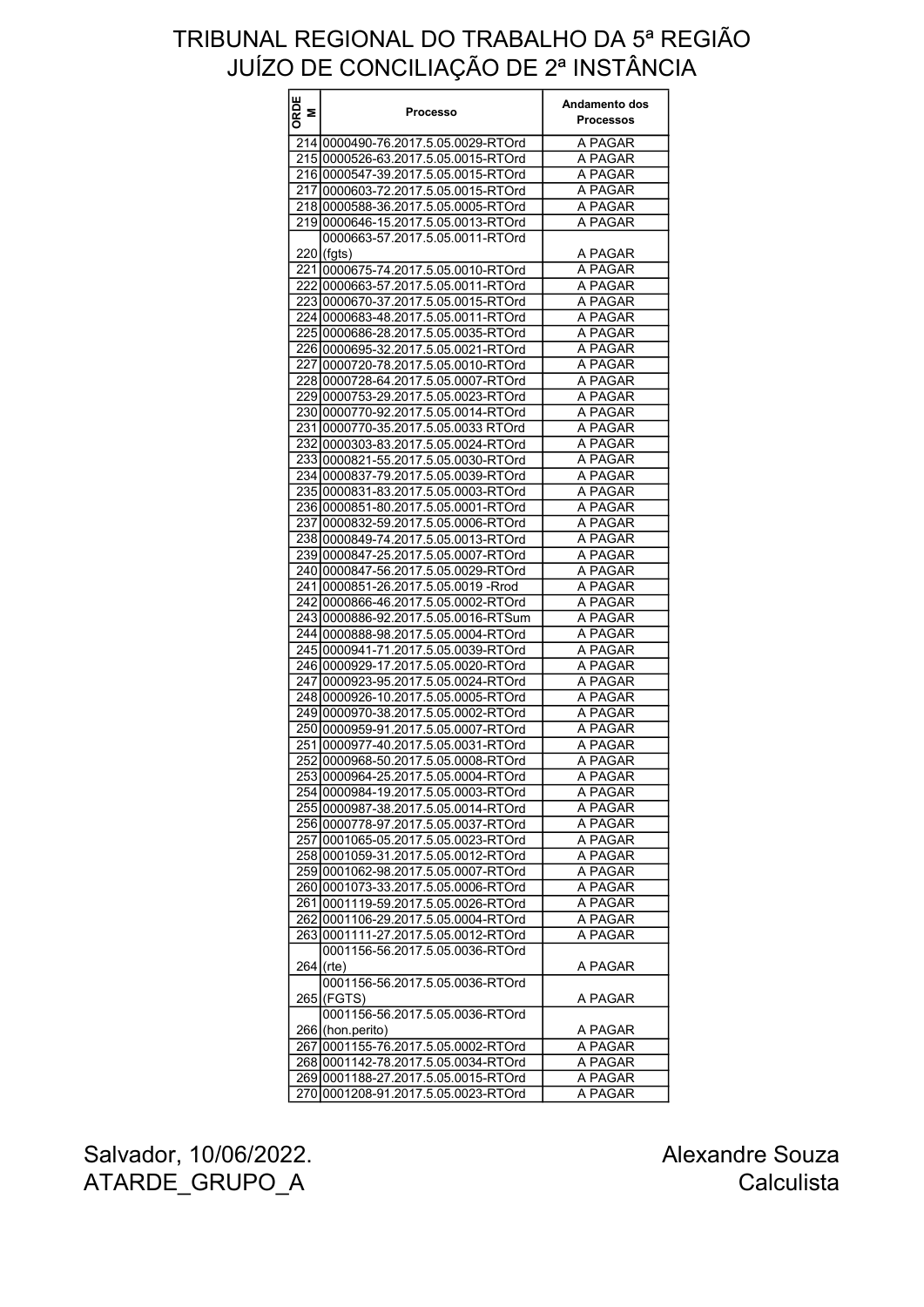| ORDE<br>M | <b>Processo</b>                                       | Andamento dos<br><b>Processos</b> |
|-----------|-------------------------------------------------------|-----------------------------------|
|           | 271 0001271-31.2017.5.05.0019-RTOrd                   | A PAGAR                           |
|           | 272 0001276-96.2017.5.05.0037-RTOrd                   | A PAGAR                           |
|           | 273 0001265-42.2017.5.05.0013-RTOrd                   | A PAGAR                           |
|           | 274 0001306-12.2017.5.05.0012-RTOrd                   | A PAGAR                           |
|           | 275 0001383-49.2017.5.05.0035-RTOrd                   | A PAGAR                           |
|           | 276 0001374-23.2017.5.05.0024-RTOrd                   | A PAGAR                           |
|           | 277 0001411-95.2017.5.05.0009-RTOrd                   | A PAGAR                           |
|           |                                                       | A PAGAR                           |
|           | 278 0001409-41.2017.5.05.0037-RTOrd                   |                                   |
|           | 0000050-22.2018.5.05.0037-ATSum<br>$279$ (rte)        | A PAGAR                           |
|           | 0000050-22.2018.5.05.0037-ATSum                       |                                   |
|           | 280 (hon.pela rda)                                    | A PAGAR                           |
|           | 281 0000054-86.2018.5.05.0028-RTOrd                   | A PAGAR                           |
|           | 282 0000175-41.2018.5.05.0020-RTOrd                   | A PAGAR                           |
|           | 283 0000080-57.2018.5.05.0037-RTOrd                   | A PAGAR                           |
|           | 284 0000085-42.2018.5.05.0017-RTSum                   | A PAGAR                           |
|           | 0000132-47.2018.5.05.0039-RTOrd<br>$285$ (rte)        | A PAGAR                           |
|           | 0000132-47.2018.5.05.0039-RTOrd                       |                                   |
|           | 286 (custas)                                          | A PAGAR                           |
|           | 287 0000121-14.2018.5.05.0008-RTSum                   | A PAGAR                           |
|           | 288 0000161-97.2018.5.05.0039 RTSum                   | A PAGAR                           |
|           | 289 0000163-79.2018.5.05.0035-RTSum                   | A PAGAR                           |
|           | 290 0000185-82.2018.5.05.0021-RTOrd                   | A PAGAR                           |
|           | 291 0000246-92.2018.5.05.0036-RTSum                   | A PAGAR                           |
|           | 292 0000268-98.2018.5.05.0021 RTOrd                   | A PAGAR                           |
|           | 293 0000245-58.2018.5.05.0020-RTSum                   | A PAGAR                           |
|           | 294 0000344-86.2018.5.05.0033 -RTOrd                  | A PAGAR                           |
|           | 295 0000402-79.2018.5.05.0101-RTSum                   | A PAGAR                           |
|           | 0000484-98.2018.5.05.0008-RTSum<br>296 (rte)          | A PAGAR                           |
|           | 0000484-98.2018.5.05.0008-RTSum<br>297 (hon.pela rda) | A PAGAR                           |
|           | 0000484-98.2018.5.05.0008-RTSum                       |                                   |
|           | 298 (hon.pelo rte)                                    | A PAGAR                           |
|           | 0000532-72.2018.5.05.0003-RTOrd<br>299 (rte)          | A PAGAR                           |
|           | 0000532-72.2018.5.05.0003-RTOrd<br>300 (hon.pela rda) | A PAGAR                           |
|           | 0000532-72.2018.5.05.0003-RTOrd                       |                                   |
|           | 301 (hon.pelo rte)<br>0000549-03.2018.5.05.0038-RTOrd | A PAGAR                           |
|           | $302$ (rte)<br>0000549-03.2018.5.05.0038-RTOrd        | A PAGAR                           |
|           |                                                       |                                   |
|           | 303 (hon.pela rda)                                    | A PAGAR                           |
|           | 304 0000578-95.2018.5.05.0024-RTOrd                   | A PAGAR                           |
|           | 305 0000614-79.2018.5.05.0011-RTOrd                   | A PAGAR                           |
|           | 306 0000723-39.2018.5.05.0029-RTOrd                   | A PAGAR                           |
|           | 0000765-36.2018.5.05.0014-RTSum<br>$307$ (rte)        | A PAGAR                           |
|           | 0000765-36.2018.5.05.0014-RTSum                       |                                   |
|           | 308 (hon.pela rda)                                    | A PAGAR                           |
|           | 309 0000048-29.2019.5.05.0001-RTOrd                   | A PAGAR                           |
|           | 310 0000177-31.2019.5.05.0002-RTOrd                   | A PAGAR                           |
|           | 0000158-22.2019.5.05.0003-ATOrd<br>$311$ (rte)        | A PAGAR                           |
|           | 0000158-22.2019.5.05.0003-ATOrd                       |                                   |
|           | 312 (hon.pela rda)<br>0000158-22.2019.5.05.0003-ATOrd | A PAGAR                           |
|           | 313 (hon.pela rte)                                    | A PAGAR                           |
|           | 314 0000184-75.2019.5.05.0017 -RTOrd                  | A PAGAR                           |

Salvador, 10/06/2022. ATARDE\_GRUPO\_A